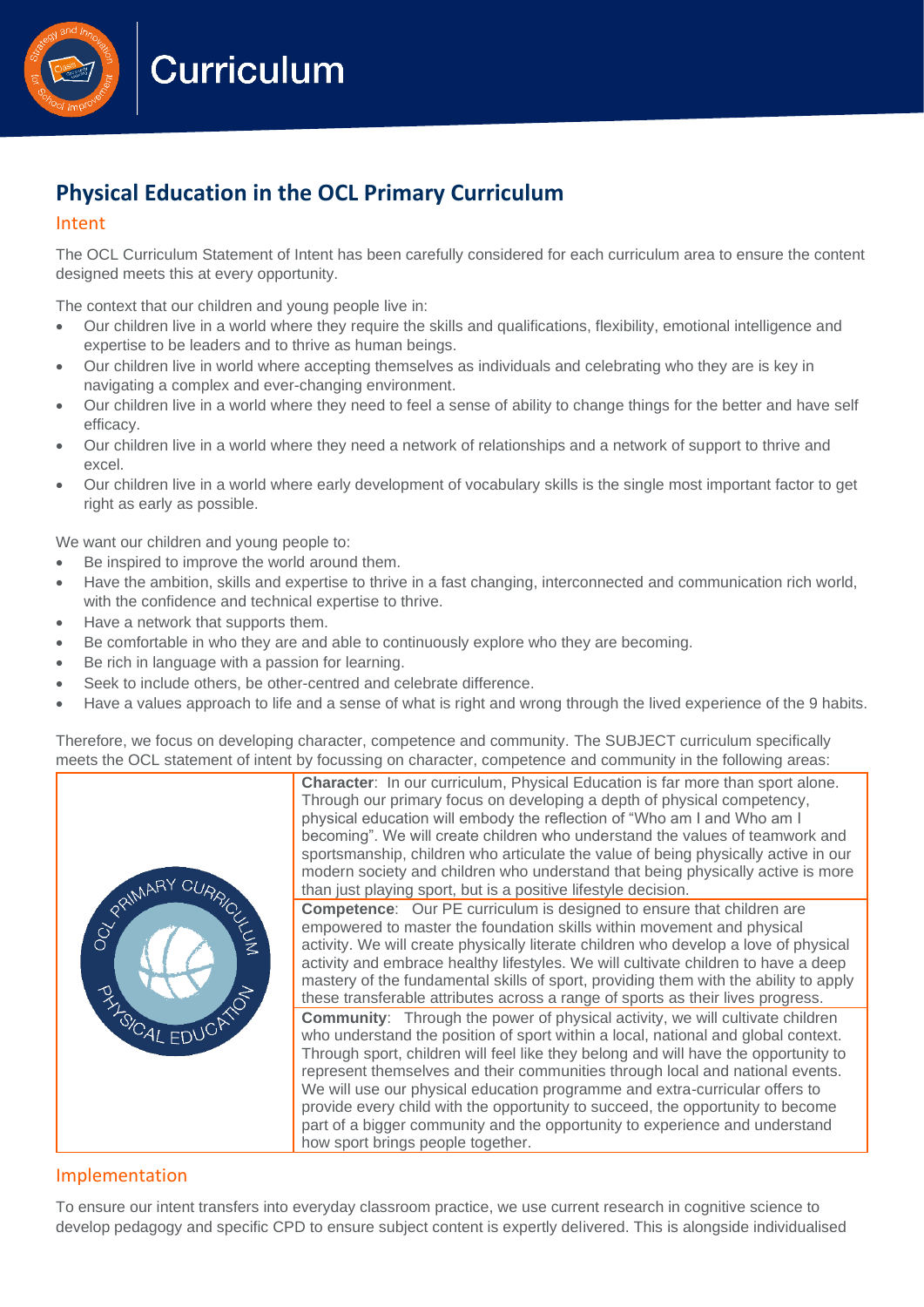coaching in constantly striving to continually improve practice. Responsive feedback approaches, delivered through out highly effective one-to-one horizons approach, ensure each adult knows the relevant next steps to maximise learning opportunities.

Using research from Dan Willingham's Models of Memory, Sweller's Cognitive Load Theory, Rosenshine's Principles of Instruction and the thinking behind Ebbinghaus' Forgetting Curve, the curriculum is implemented effectively through a set of core concepts, developed for each curriculum area. This enables children to assimilate new information into growing schema as they move through the academy. By presenting new information to students as another example of these core concepts it allows them to process information in relation to previously learned knowledge and make connections.

## The core concepts for PE:

| <b>Core Concepts in Physical Education</b>                                                                              |                                                                 |                                                                                        |                                                           |  |
|-------------------------------------------------------------------------------------------------------------------------|-----------------------------------------------------------------|----------------------------------------------------------------------------------------|-----------------------------------------------------------|--|
| <b>Stability and locomotion</b>                                                                                         | <b>Object Control</b>                                           | <b>Fitness/Healthy Lifestyles</b>                                                      | <b>Outdoor Adventurous</b><br><b>Activity</b>             |  |
| Small steps - Dance, Gymnastics,<br>Athletics (part of athletics is also<br>considered object control (javelin<br>etc). | Small steps - Invasion games, Net and<br>Wall, Strike and Field | Small steps - upper body, lower<br>body, cardiovascular endurance<br>and speed/agility | Small steps - Orienteering, map<br>work, problem solving. |  |

The curriculum is mapped using these core concepts. We plan for progression using the key points outlined in the impact section below. Lesson content is planned towards these progression points and follows the model of direct instruction, shared and modelled practice before culminating in independent practice and mastery. Specific knowledge is acquired through the knowledge organisers in each curriculum area and unit of study to ensure broad and balanced coverage and as a tool for children to add to, revise and structure that knowledge.

Lesson Delivery Structure for PE:

- $\bullet$  Warm up/Do Now: (10 minutes) review previous learning with 3 x skills based tasks.
- $\circ$  Introduce new skill: (5 minutes) High quality teacher modelling
- $\bullet$  Apply new skill: (15 minutes) children apply newly learnt skill in a different context and combine with skills learnt in rest of unit.
- $\bigcirc$  Plenary: (5 minutes) review key teaching points of current skill

#### Subject Delivery

| <b>Lesson Timings</b>                                       | <b>Type of delivery</b>                                  |
|-------------------------------------------------------------|----------------------------------------------------------|
| PE is taught twice a week for an hour per lesson. In        | The PE lessons are predominantly discrete, although      |
| additional to this, there is a focus in outdoor activity in | vocabulary is continually developed using sentence stems |
| the community theme.                                        | and tiers universally across the subject areas.          |

## Annual Organisation per year group

| <b>Term</b>                        | """aa" Organication por your group<br>Year 1                                                                       | Year 2                                                                                                                  | Year <sub>3</sub>                                                                                          | Year 4                                                                                                                         | Year 5                                                                                                                 | Year 6                                                                                                                            |
|------------------------------------|--------------------------------------------------------------------------------------------------------------------|-------------------------------------------------------------------------------------------------------------------------|------------------------------------------------------------------------------------------------------------|--------------------------------------------------------------------------------------------------------------------------------|------------------------------------------------------------------------------------------------------------------------|-----------------------------------------------------------------------------------------------------------------------------------|
| $\overline{\phantom{0}}$<br>Autumn | <b>Fitness and</b><br><b>Healthy Lifestyles</b><br>Object Control-<br>Foundations 1                                | <b>Fitness and</b><br><b>Healthy Lifestyles</b><br>Object Control-<br>Foundations 2                                     | <b>Fitness and</b><br><b>Healthy Lifestyles</b><br>Object Control-<br><b>Strike and Field</b><br>(Cricket) | <b>Fitness and</b><br><b>Healthy Lifestyles</b><br>Object Control-<br><b>Invasion Games</b><br>(Football)                      | <b>Fitness and</b><br><b>Healthy Lifestyles</b><br>Swimming + Object<br>Control - Invasion<br>Games (Rugby)            | Fitness and<br><b>Healthy Lifestyles</b><br>Object Control-<br><b>Invasion Games</b><br>(Basketball)                              |
| $\mathbf{\Omega}$<br>Autumn        | Stability and<br>$Locomotion -$<br>Foundations 1<br>Object Control-<br><b>Invasion Games 1</b>                     | Stability and<br>Locomotion -<br>Foundations 2<br>Object Control-<br>Net and Wall 2                                     | Stability and<br>Locomotion -<br>Through<br>Gymnastics<br>Object Control-<br>Net and Wall<br>(Tennis)      | Object Control-<br>Net and Wall<br>(Badminton)<br>Stability and<br>Locomotion-<br>Through<br>Gymnastics                        | Object Control-<br>Net and Wall<br>(Tennis)<br>Swimming + Object<br>Control Invasion<br>Games (Rugby)                  | - Invasion Games -<br>Foundations 6<br>(Tactical<br>Application)<br>Object Control-<br>Foundations 6<br>(Skills<br>reinforcement) |
| $\overline{\phantom{0}}$<br>Spring | <b>Fitness and</b><br><b>Healthy Lifestyles</b><br>Stability and<br>$Locomotion -$<br>Through<br><b>Gymnastics</b> | <b>Fitness and</b><br><b>Healthy Lifestyles</b><br>Stability and<br>Locomotion -<br><b>Through</b><br><b>Gymnastics</b> | <b>Fitness and</b><br><b>Healthy Lifestyles</b><br>Object Control-<br><b>Invasion Games</b><br>(Netball)   | <b>Fitness and</b><br><b>Healthy Lifestyles</b><br>Swimming +<br>Object Control-<br>Foundations 4<br>(Tactical<br>Application) | <b>Fitness and</b><br><b>Healthy Lifestyles</b><br><b>Invasion Games</b><br>Foundations 5<br>(Tactical<br>Application) | Fitness and<br><b>Healthy Lifestyles</b><br>Stability and<br>Locomotion -<br><b>Through</b><br><b>Gymnastics</b>                  |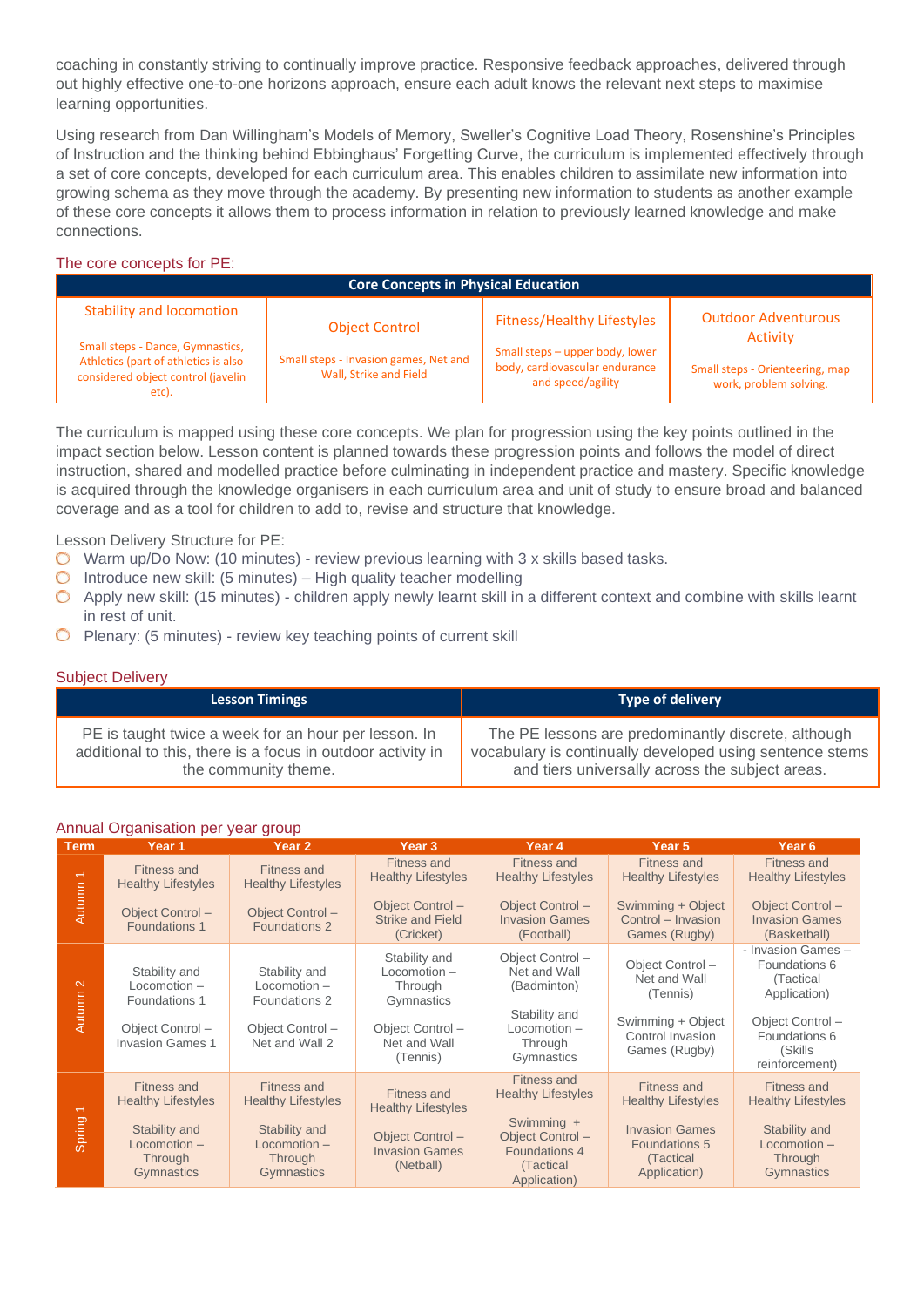| $\mathbb{N}$<br>Spring      | Outdoor and<br>Adventurous<br>Activities<br>Object Control-<br>Strike and Field 1                              | Outdoor and<br>Adventurous<br>Activities<br>Object Control-<br><b>Invasion Games 2</b>                  | Outdoor and<br>Adventurous<br>Activities<br>Locomotion and<br>Object Control-<br><b>Through Athletics</b>                                      | Outdoor and<br>Adventurous<br>Activities<br>Swimming +<br>Invasion Games-<br>Foundations 4<br>(Tactical<br>application)   | Outdoor and<br>Adventurous<br>Activities<br>Stability and<br>$Locomotion -$<br>Through<br>Gymnastics                      | Outdoor and<br>Adventurous<br>Activities<br>Object Control-<br>Net and Wall<br>(Badminton)                                |
|-----------------------------|----------------------------------------------------------------------------------------------------------------|---------------------------------------------------------------------------------------------------------|------------------------------------------------------------------------------------------------------------------------------------------------|---------------------------------------------------------------------------------------------------------------------------|---------------------------------------------------------------------------------------------------------------------------|---------------------------------------------------------------------------------------------------------------------------|
| Summer <sub>1</sub>         | <b>Fitness and</b><br><b>Healthy Lifestyles</b><br>Stability and<br>$Locomotion -$<br><b>Through Athletics</b> | Fitness and<br><b>Healthy Lifestyles</b><br>Object Control-<br>Strike and Field 2                       | <b>Fitness and</b><br><b>Healthy Lifestyles</b><br>Swimming + Object<br>$Control -$<br><b>Foundations 3</b><br><b>Tactical</b><br>Application) | Fitness and<br><b>Healthy Lifestyles</b><br>Object Control-<br><b>Strike and Field</b><br>(Rounders)                      | Fitness and<br><b>Healthy Lifestyles</b><br>Object Control-<br><b>Strike and Field</b><br>(Cricket)                       | <b>Fitness and</b><br><b>Healthy Lifestyles</b><br>Object Control-<br><b>Strike and Field</b><br>(Rounders)               |
| $\mathbf{\Omega}$<br>Summer | Stability and<br>Locomotion-<br>Through Dance<br>Object Control-<br>Net and Wall 1                             | Stability and<br>$Locomotion -$<br><b>Through Dance</b><br>Object Control -<br><b>Through Athletics</b> | Stability and<br>Locomotion -<br><b>Through Dance</b><br>Swimming +<br>Invasion Games-<br>Foundations 3<br>(Tactical<br>Application)           | Stability and<br>$Locomotion -$<br><b>Through Dance</b><br>Locomotion and<br>Object Control -<br><b>Through Athletics</b> | Stability and<br>$Locomotion -$<br><b>Through Dance</b><br>Locomotion and<br>Object Control -<br><b>Through Athletics</b> | Stability and<br>$Locomotion -$<br><b>Through Dance</b><br>Locomotion and<br>Object Control -<br><b>Through Athletics</b> |

# Impact

The ultimate test of the impact of the curriculum is in whether the students know what you want them to know, and what you think they should know. This has been carefully mapped against the core concepts for PE in the tables on the following pages.

To determine this, we check and monitor children's learning, providing teachers and students with information about progress and analysis of deliberate retrieval practice. We need to be able to fluidly use 'checking for understanding' techniques in the moment as well as being able to know what has been learnt and retained over time and the depth of that learning:

- We use checking for understanding techniques through Socrative quizzes and hinge questions to ensure we are aware of all students learning during the lesson and adapt the pace as necessary.
- Retrieval practice is built in where most impactful to interrupt the forgetting curve and secure constructs in long term memory.
- **Depth of knowledge is then assessed through end of unit assessment quizzes and Student Portfolios in Showbie.**

## PE Specific Impact Measures

Physical education cannot be assessed on a sport by sport basis. Children all have different skills and abilities and our understanding of the impact of our curriculum needs to reflect this. Children will be assessed half termly by the adults delivering the unit against a rigorous criterion which covers elements of every core concept being delivered.

Children's physical competency will form a key part of their journey from year group to year group, ensuring that all children's physical ability is recorded and shared with staff from year to year. Through this, we will have the ability to meet the needs of all children, identifying both children who need additional support and children with the ability to take their physical competency further.

Children also self-record their achievements during fitness sessions to track their fitness over time and to develop understanding that skills have to be practiced to improve.

The statutory reporting requirements for swimming will be delivered during the Autumn term of Year 6, following children swimming once per term throughout KS2.